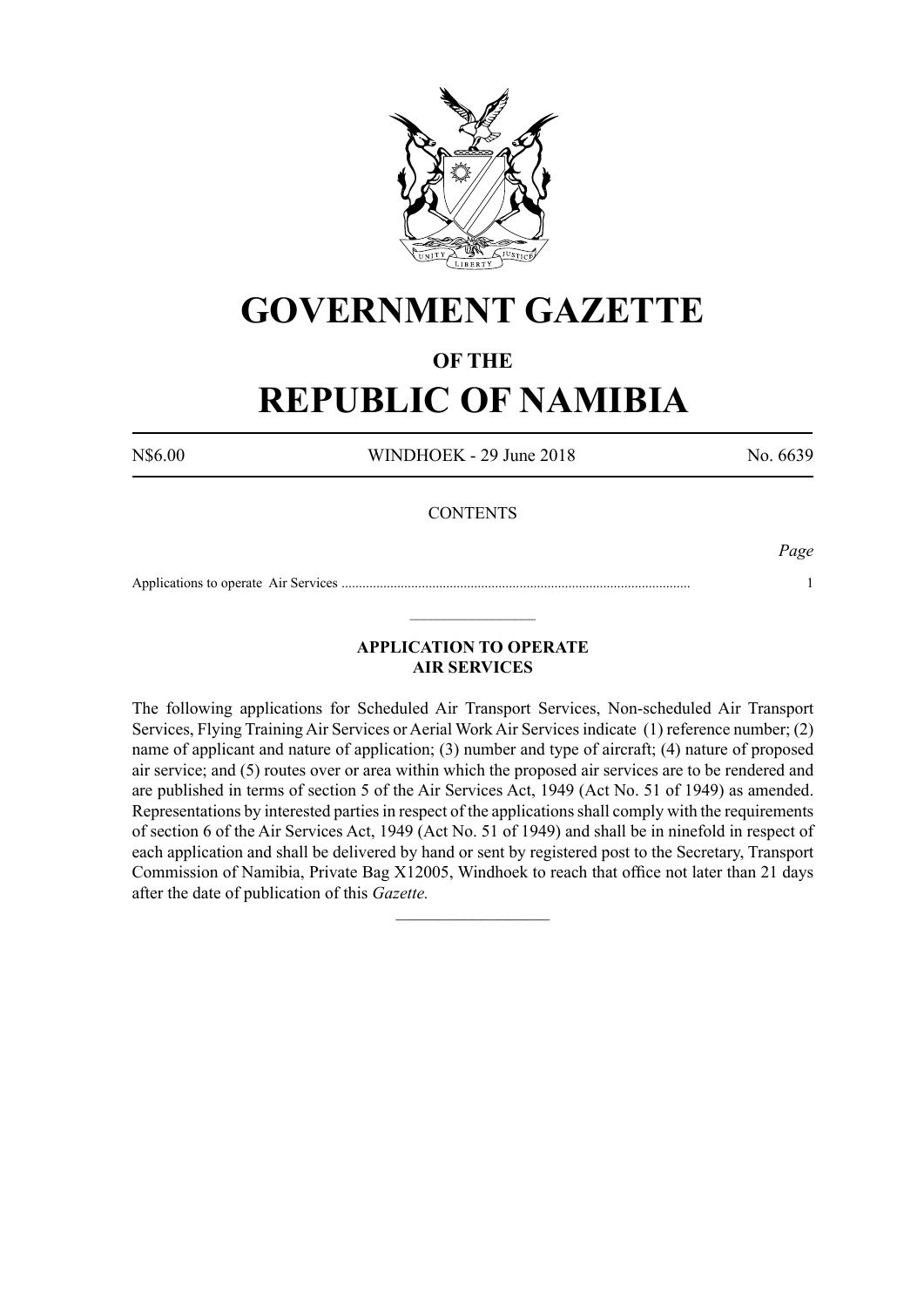Windhoek Flight Training Centre

**3. Base(s) of operation:**

As presently approved

| 00A00980<br>WINDHOEK                                                                                                                                                                      |                                                                                                                                                                | 4.       | Area (s) to be served:                                                                                                                                                                                                                            |  |
|-------------------------------------------------------------------------------------------------------------------------------------------------------------------------------------------|----------------------------------------------------------------------------------------------------------------------------------------------------------------|----------|---------------------------------------------------------------------------------------------------------------------------------------------------------------------------------------------------------------------------------------------------|--|
| <b>19 June 2018</b>                                                                                                                                                                       |                                                                                                                                                                |          | As presently approved                                                                                                                                                                                                                             |  |
| Application for the Renewal of Aerial Works Air Transport<br>Service No. 00125, dated 25 September 2013, in terms of the<br>Air Services Act, 1949 (Act No. 51 of 1949), as amended.      |                                                                                                                                                                | 5.       | Particulars and description of types of work which<br>the applicant proposes to undertake:                                                                                                                                                        |  |
| 1.                                                                                                                                                                                        | Name and Address of applicant:<br>Namibia Aviation Services CC t/a<br>Windhoek Flight Training Centre<br>P.O Box 80876, Olympia<br>Aviation Road, Eros Airport | 6.<br>7. | As presently approved<br>Proposed tariff of charges in respect of each such<br>type of work:<br>As presently approved<br>Aircraft to be used                                                                                                      |  |
| 2.                                                                                                                                                                                        | Name under which Air Service is being operated:<br>Windhoek Flight Training Centre                                                                             |          | Airbus 350 (helicopter)                                                                                                                                                                                                                           |  |
| 3.                                                                                                                                                                                        | Base(s) of operation:                                                                                                                                          |          | 00A00982<br><b>WINDHOEK</b>                                                                                                                                                                                                                       |  |
|                                                                                                                                                                                           | As presently approved                                                                                                                                          |          | <b>19 June 2018</b>                                                                                                                                                                                                                               |  |
| 4.                                                                                                                                                                                        | Area (s) to be served:                                                                                                                                         |          | Application for the grant of an Aerial Works Air Transport                                                                                                                                                                                        |  |
|                                                                                                                                                                                           | As presently approved                                                                                                                                          |          | Service License in terms of the Air Services Act, 1949 (Act<br>No. 51 of 1949), as amended.                                                                                                                                                       |  |
| 5.                                                                                                                                                                                        | Particulars and description of types of work which<br>the applicant proposes to undertake:                                                                     | 1.       | Name and Address of applicant:                                                                                                                                                                                                                    |  |
| 6.                                                                                                                                                                                        | As presently approved<br>Proposed tariff of charges in respect of each such<br>type of work:                                                                   |          | Namibia Aviation Services CC t/a<br>Windhoek Flight Training Centre<br>P.O Box 80876, Olympia<br>Aviation Road, Eros Airport                                                                                                                      |  |
| 7.                                                                                                                                                                                        | As presently approved<br>Aircraft to be used:                                                                                                                  | 2.       | Name under which Air Service is being operated:<br>Windhoek Flight Training Centre                                                                                                                                                                |  |
|                                                                                                                                                                                           | As presently approved                                                                                                                                          | 3.       | Base(s) of operation:<br>Eros Airport                                                                                                                                                                                                             |  |
| <b>WINDHOEK</b><br>00A00981                                                                                                                                                               |                                                                                                                                                                | 4.       | Area (s) to be served:                                                                                                                                                                                                                            |  |
| 19 June 2018                                                                                                                                                                              |                                                                                                                                                                |          | Worldwide                                                                                                                                                                                                                                         |  |
| Application for the Amendment of Aerial Works Air<br>Transport Service No. 00125, dated 25 September 2013, in<br>terms of the Air Services Act, 1949 (Act No. 51 of 1949),<br>as amended. |                                                                                                                                                                | 5.       | Particulars and description of types of work which<br>the applicant proposes to undertake:<br>Acrobatic operation<br>a)<br>Aerial advertising operation<br>b)                                                                                     |  |
| 1.                                                                                                                                                                                        | Name and Address of applicant:<br>Namibia Aviation Services CC t/a<br>Windhoek Flight Training Centre<br>P.O Box 80876, Olympia<br>Aviation Road, Eros Airport |          | Aerial patrol, observation or survey operation<br>c)<br>d) Aerial recording operation by photographic or<br>electronic means<br>Agricultural operation<br>e)<br>Cloud spraying, seeding or dusting operation<br>f<br>Construction operation<br>g) |  |
| 2.                                                                                                                                                                                        | Name under which Air Service is being operated:                                                                                                                |          | Emergency medical service operation<br>h)<br>Fire spotting, control or fighting operation<br>$\overline{1}$                                                                                                                                       |  |

- i) Fire spotting, control or fighting operation
- j) Game and livestock cull operation
- k) Parachute dropping operation 1) Search and rescue operation
- m) Semi-aerobatic operation
- n) Spraying, seeding or dusting operation other than for agricultural purposes and clouds;
- o) Tug operation
- p) Helicopter external load operation